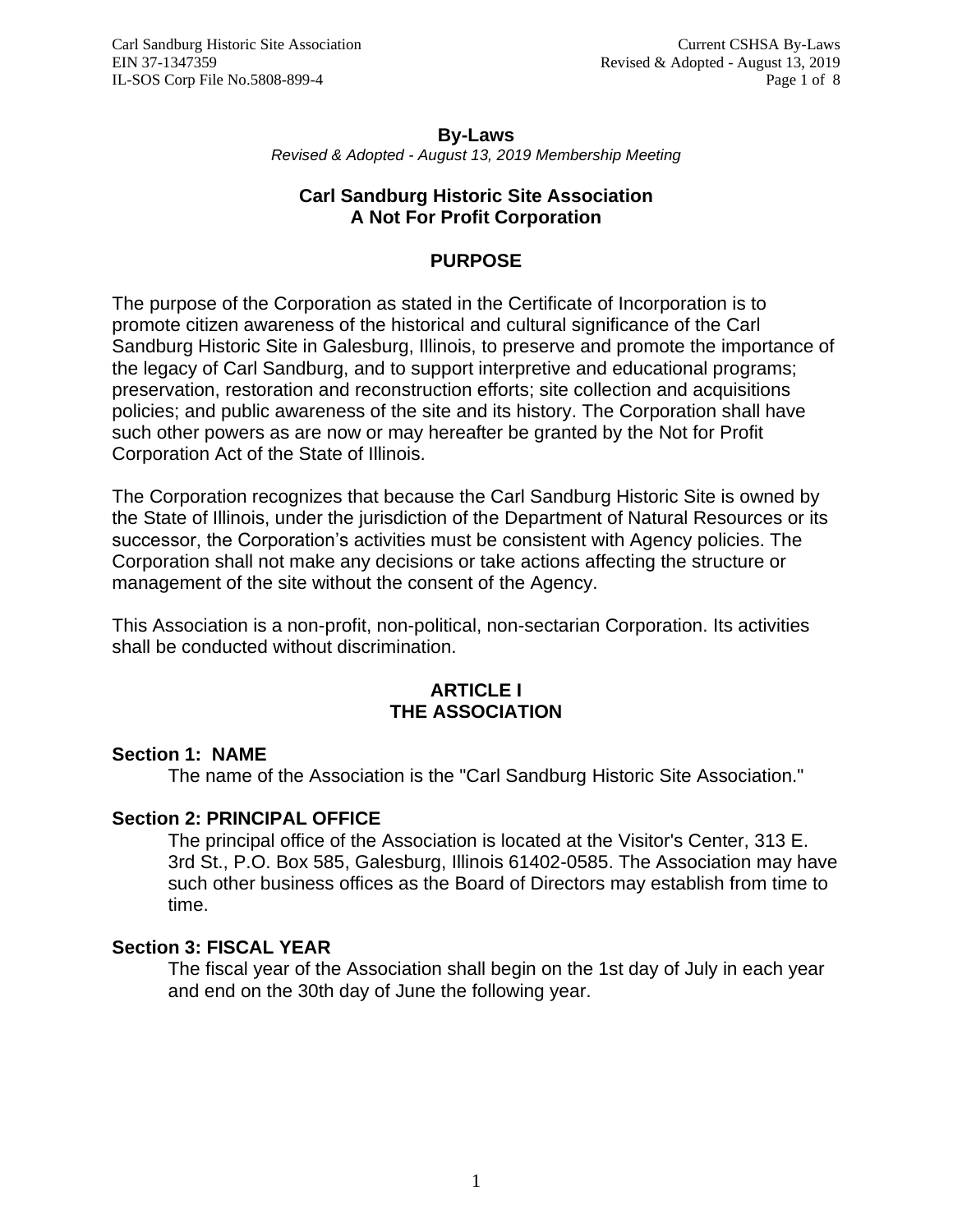# **ARTICLE II MEMBERS**

# **Section 1: MEMBERSHIP CATEGORIES AND DUES**

Membership categories and dues shall be determined by the general membership. The Board of Directors will determine the standing of any member whose dues remain unpaid after two notices.

# **Section 2: RIGHT TO VOTE**

All members in good standing shall have the right to vote at general membership meetings of the Association and shall be eligible to hold office.

# **ARTICLE III MEETINGS**

## **Section 1: PLACE OF MEETINGS**

Meetings of the members of the Association may be held at a place specified by the Board of Directors.

# **Section 2: ANNUAL MEETING**

The Annual Meeting of the membership for the election of members of the Board of Directors and for the transaction of such other business as may properly come before the Association shall be held each year within 90 days from the end of the fiscal year. If for any reason the Annual Meeting is not held in the prescribed time period, the President or the Board of Directors may call a special meeting of the members at such time and place as the President or the Board of Directors may designate in lieu of the Annual Meeting for that year.

## **Section 3: SPECIAL MEETINGS**

Other special meetings of the members may be called by the President or at the request of five members of the Association.

## **Section 4: NOTICE OF MEETINGS**

There shall be written or electronic notice of any membership meeting at least five days, but not more than 30 days before the meetings are to take place.

## **Section 5: QUORUM**

Those members present at membership meetings shall constitute a quorum.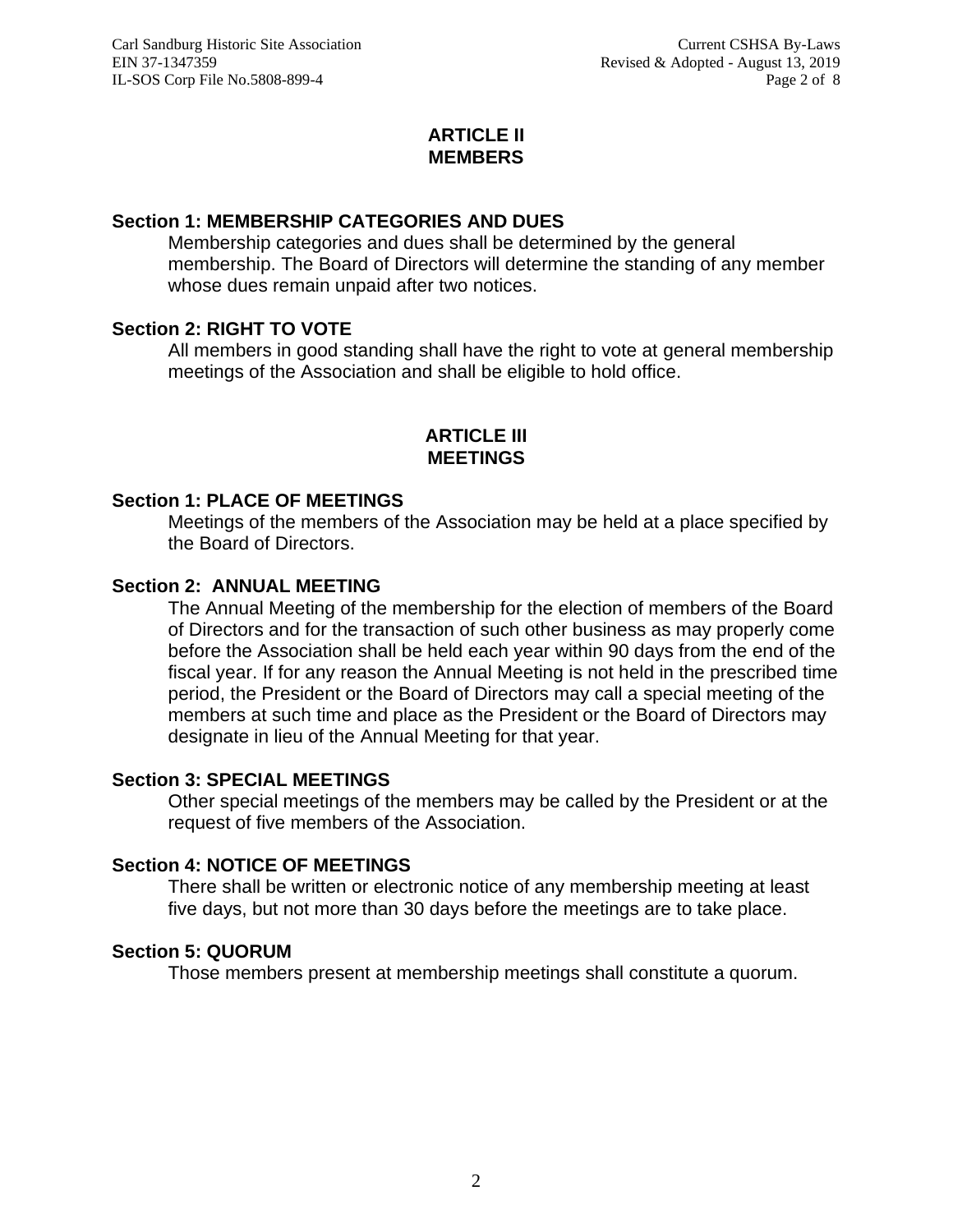# **ARTICLE IV THE BOARD OF DIRECTORS**

## **Section 1: POWER AND NUMBER**

The government of the Association shall be vested in a Board of Directors comprised of no less than ten (10) members or no more than fifteen (15) members of the Association. Directors shall not be paid or reimbursed for their membership on the Board. The Board shall elect officers of the Association from the Board of Directors.

## **Section 2: ELECTION**

Each Director shall be elected for a three-year term and shall be eligible for reelection. The Board of Directors shall establish a method for staggered terms.

#### **Section 3: VACANCIES**

Any vacancy occurring on the Board of Directors may be filled by appointment by the President, subject to ratification by the Board. A Director appointed to fill a vacancy shall be appointed for the unexpired term of his predecessor in office.

#### **Section 4: ANNUAL MEETING**

The Board of Directors shall organize as soon as possible after the Annual Meeting of the Association. With the concurrence of the Board, the President shall appoint the members and chairpersons of committees as the Board deems necessary for the ensuing year.

#### **Section 5: REGULAR MEETINGS**

Regular meetings of the Board of Directors shall be at such place and time as the Board of Directors shall determine.

#### **Section 6: SPECIAL MEETINGS**

Special meetings of the Board of Directors may be called by the President or any five Directors.

## **Section 7: NOTICE OF MEETINGS**

- a. **TIMING:** Notice of each meeting must be delivered by or at the direction of the President, Vice President or the Secretary to each Director at least (5) days, but not more than (30) days before the day on which the meeting is to be held.
- b. **DELIVERY:** Notice may be given electronically via facsimile, e-mail or other electronic delivery methods permitted by law.
- c. **CHANGE:** In cases of emergency, the Executive Council may determine cancellation or changes of place and time of meetings.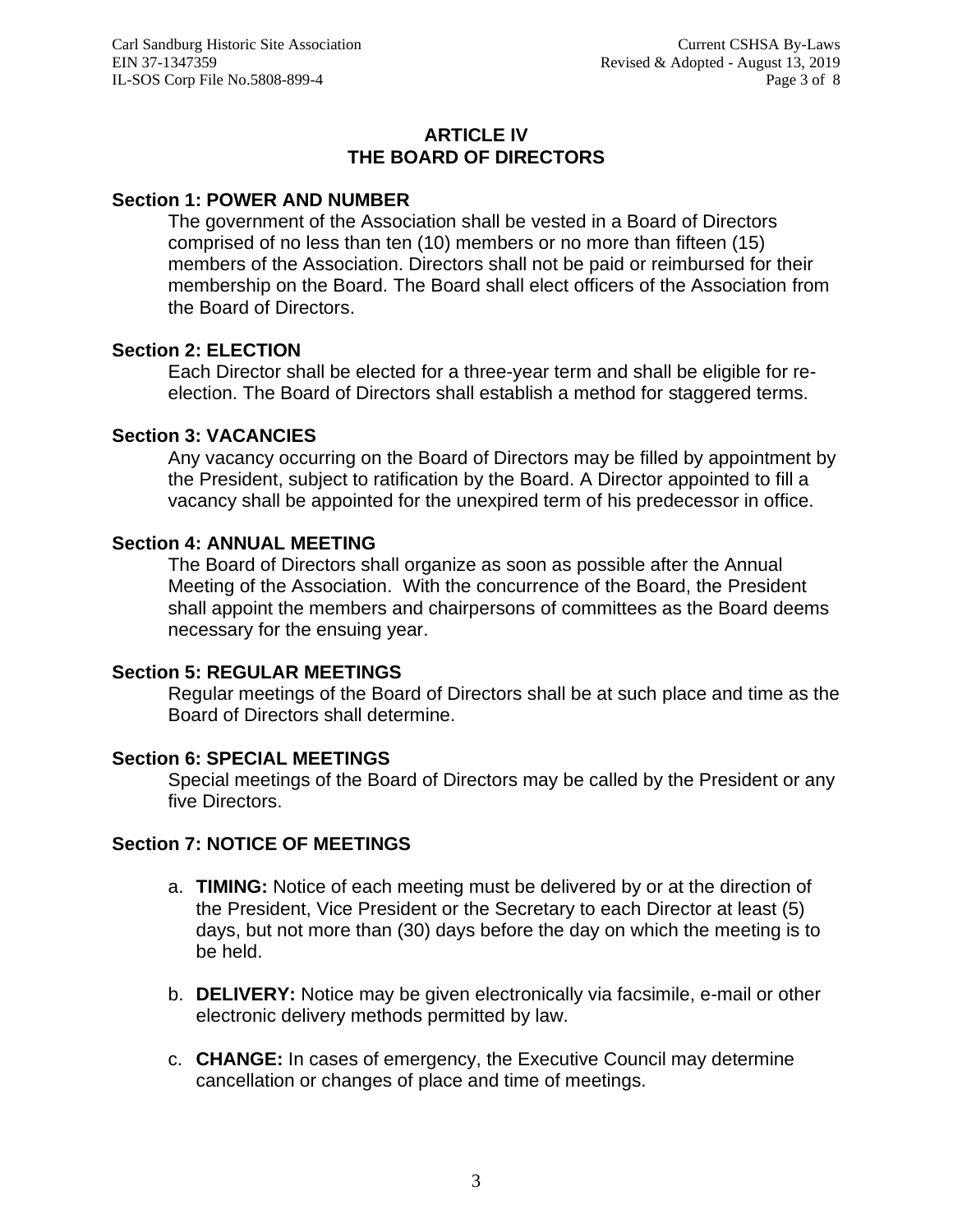Carl Sandburg Historic Site Association EIN 37-1347359 IL-SOS Corp File No.5808-899-4

# **Section 8: QUORUM**

One-third of the membership of the Board of Directors shall constitute a quorum. *(Adopted July 9, 1996)*

# **ARTICLE V THE OFFICERS**

#### **Section 1: NUMBER**

The officers of the Association shall consist of a President, a Vice-President, a Treasurer and a Secretary and any other officers the membership deems necessary.

# **Section 2: ELECTION, TERM OF OFFICE**

The officers shall be chosen by and from the Board of Directors for a one-year term at its first meeting following the Annual Membership Meeting**.** Each officer shall hold office until his or her successor has been elected and qualified.

#### **Section 3: VACANCIES**

Any vacancy in any office may be filled for the unexpired portion of the term by the vote of the Board of Directors.

## **Section 4: THE PRESIDENT**

The President shall be a member ex-officio of all committees and shall preside at all Board meetings. The President shall, in general, perform all duties incident to the office of President, and such other duties as may be assigned by the Board of Directors from time to time. The President or her or his designee shall be responsible for the notification of all membership meetings. At the Annual Meeting the President shall present an annual report to the membership of the Association.

## **Section 5: THE VICE-PRESIDENT**

The Vice-President shall perform all duties and exercise all powers of the President when the President is absent or is otherwise unable to act.

## **Section 6: THE SECRETARY**

- (a) The Secretary will act as secretary of the Board of Directors.
- (b) The Secretary will supervise the custody of all records and reports and will be responsible for the keeping and reporting of adequate records of all meetings of the Board of Directors.
- (c) The Secretary will perform such other duties as may be assigned from time to time by the Board of Directors.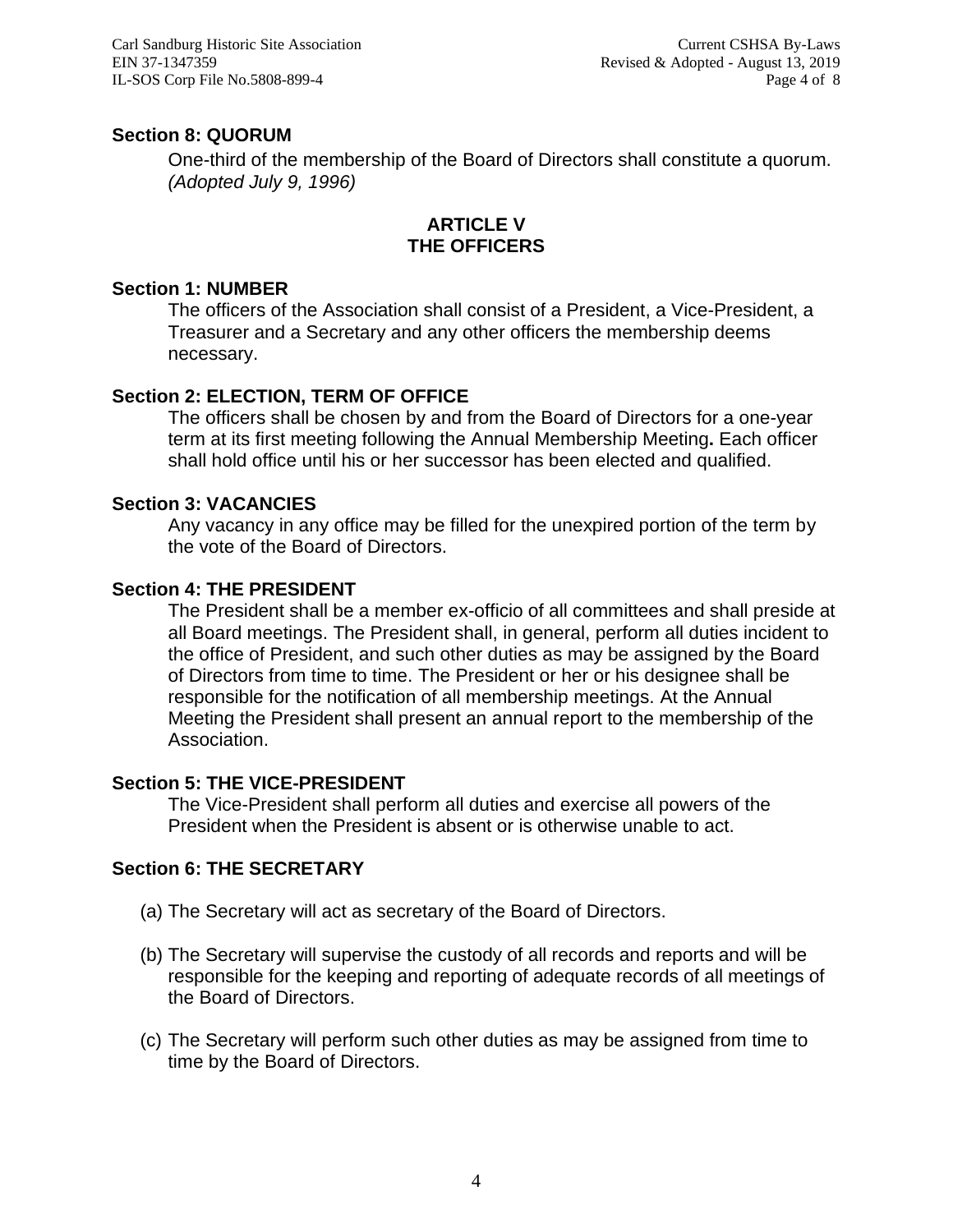# **Section 7: THE TREASURER**

- a. The Treasurer shall be the financial officer of the Association; shall have charge and custody of, and be responsible for, all funds of the Association and deposit such funds in the name of the Association in such banks, trust companies or other depositories as shall be selected by the Board of Directors.
- b. The Treasurer shall receive and give receipts for all monies due and payable to the Association.
- c. At each Board Meeting the Treasurer shall render an account of all transactions as Treasurer and a report of the financial condition of the Association to the President and the Board of Directors
- d. The Treasurer shall be responsible for filing the annual reports necessary to maintain not-for-profit (tax-exempt) status with all state and federal agencies, including but not limited to the Association's Conflict of Interest Policy.
- e. The Treasurer will perform other such duties as may be assigned from time to time by the Board of Directors.

# **Section 8: EXECUTIVE COUNCIL**

- a. The Executive Council shall consist of the Association's elected officers.
- b. When a need for an unanticipated decision/action on behalf of the Association occurs between regularly scheduled CSHSA Board meetings (such as, but not limited to conference fees, materials cost, grant proposals), the Board President may poll the Executive Council for approval of said actions/decisions. The President will be responsible for informing the Board of said actions/decisions at the next scheduled Board meeting.

## **ARTICLE VI COMMITTEES**

With majority Board approval, the President may appoint one or more committees, including chairperson(s) and committee members, for the purpose of carrying out Association activities.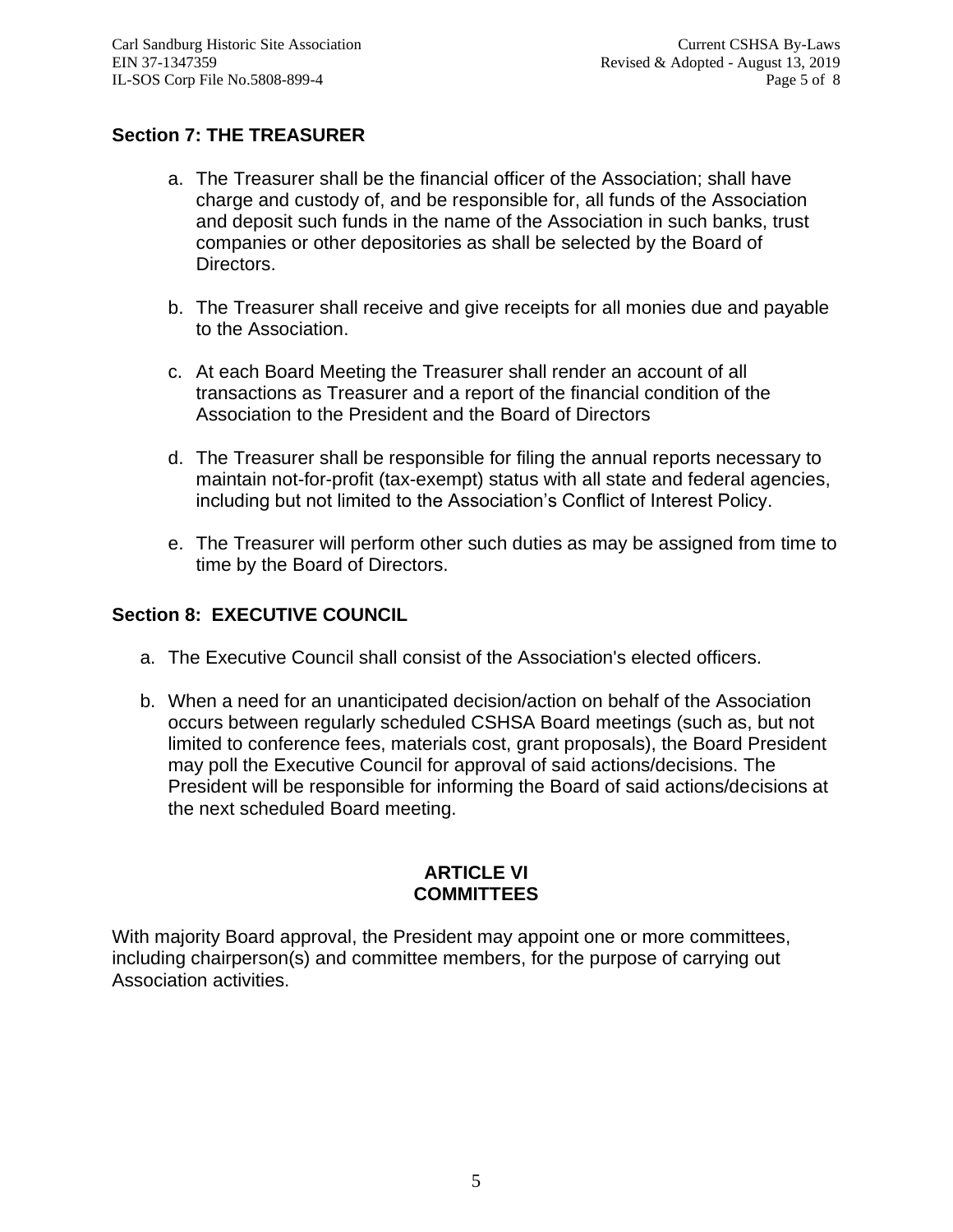# **ARTICLE VII INDEMNIFICATION**

- a. The Association may indemnify any person who was or is a party or is threatened to be made a party to any proceeding by reason of the fact that such person is or was a director, officer, employee, or agent of the Association against expenses (including attorneys' fees), judgments, fines, and amounts paid in settlement actually and reasonably incurred by such person in connection with such proceeding if he or she acted in good faith and in a manner he or she reasonably believed to be in or not opposed to the best interests of the Association.
- b. To the extent that a present or former director, officer, employee, or agent of the Association has been successful, on the merits or otherwise, in the defense of any proceeding referred to in Section (a) of this Article, or in defense of any claim, issue, or matter therein, such person shall be indemnified against expenses (including attorneys' fees) actually and reasonably incurred by such person in connection with such proceeding if that person acted in good faith and in a manner he or she reasonably believed to be in or not opposed to the best interests of the Association.
- c. Sections (a) and (b) of this Article will not apply in any proceeding in which the director, officer, employee, or agent is liable for negligence or misconduct in the performance of his or her duties.
- d. Such rights of indemnification will not be exclusive of any other rights to which such director, officer, or employee may be entitled apart from this provision.
- e. The Association shall have power to purchase and maintain, at the Association's expense, insurance on behalf of the Association and on behalf of any director, officer, employee, agent, or other person to the extent that power has been or may be granted by statute.
- f. The Association shall have the power to give other indemnification to the extent permitted by law.

# **ARTICLE VIII MISCELLANEOUS**

## **Section 1: Depositories**

All funds of the Association not otherwise employed will be deposited from time to time to the credit of the Association in any banks, trust companies, or other depositories designated by the Board of Directors.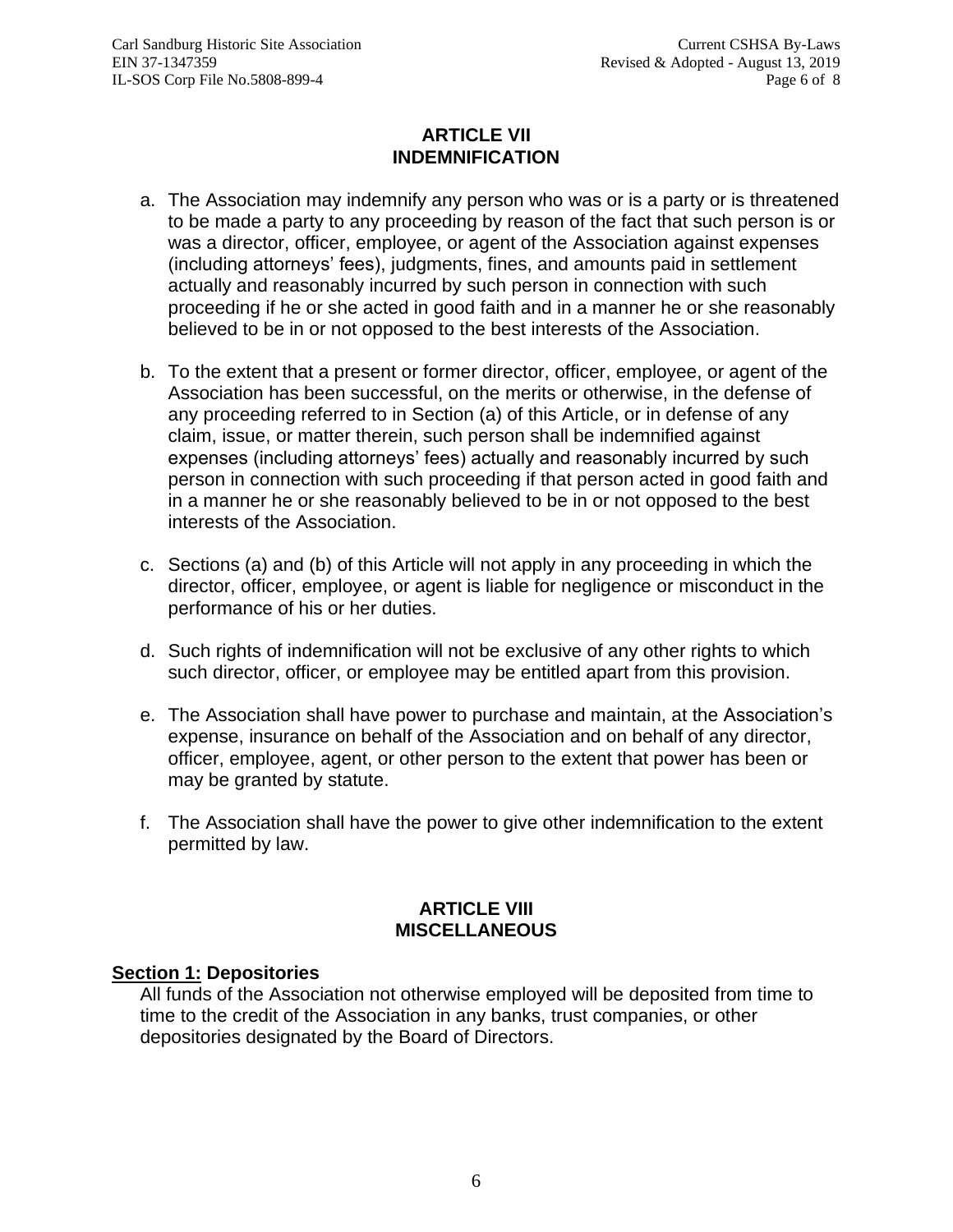# **Section 2: Checks, Drafts, Notes, etc.**

- a. All checks, drafts or other orders for the payment of money and all notes or other evidences of indebtedness issued in the name of the Association must be signed by the individual(s) who has been given signatory authority by the Board of Directors.
- b. In the absence of such determination by the Board of Directors, such instruments must be signed by the Treasurer and countersigned by the President of the Association.

# **Section 3: Execution of Documents**

- a. Every contract entered into, including any loans or other evidence of indebtedness, issued in the name of or on behalf of the Association must be authorized or ratified by a resolution of the Board of Directors.
- b. Except as otherwise provided by law, all checks, drafts, promissory notes, and other evidence of indebtedness issued in the name of the Association and all contracts, deeds, mortgages, and other instruments executed in the name of and on behalf of the Association must be executed and attested by such Officer or Officers, or agent or agents, of the Association and in such manner as shall periodically be determined by resolution of the Board of Directors.

# **Section 4: Gift Acceptance**

- a. The Association solicits and accepts gifts that are consistent with its mission.
- b. Donations will generally be accepted from individuals, partnerships, corporations, foundations, government agencies, or other entities, without limitations.
- c. In the course of its regular fundraising activities, the Association will accept donations of money, real property, personal property, stock, and in-kind services.
- d. Certain types of gifts must be reviewed by the Association's Executive Council prior to acceptance due to the special liabilities they may pose for the Association. Examples of gifts which will be subject to review include gifts of real property, gifts of personal property, and gifts of securities.
- e. The Association shall accept no gift that places the Association in a position of fiduciary responsibility to any other individual, corporation, trust, association or similar entities or organization